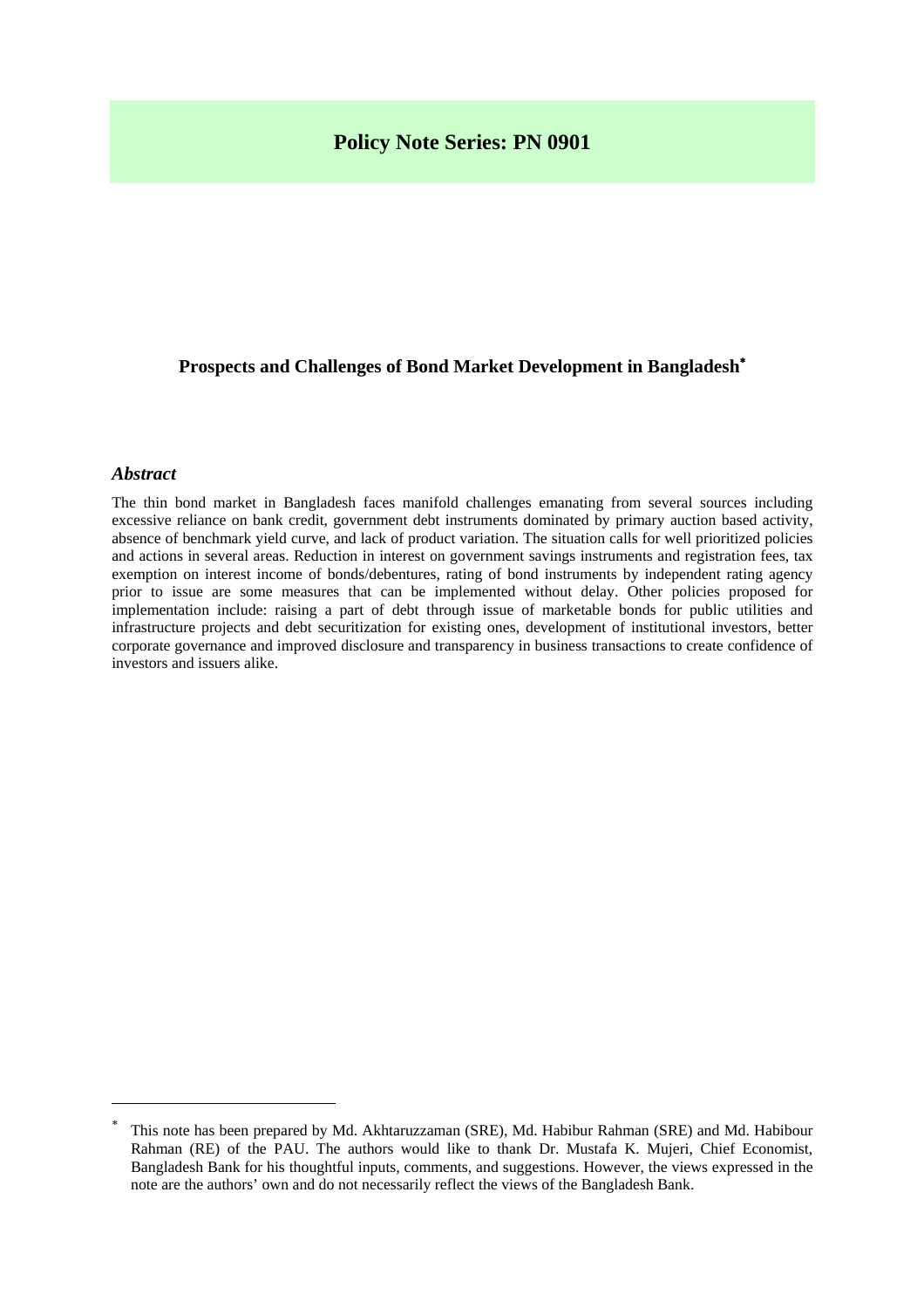#### **Prospects and Challenges of Bond Market Development in Bangladesh**

# **1. Introduction**

 $\overline{a}$ 

A developed and diversified financial system with a sound debt and equity market enhances risk pooling and risk sharing opportunities for investors and borrowers. This also provides a safety cushion for banks as it helps move a crisis outside the banking system making it easier for the government to stand back. Bond financing reduces macroeconomic vulnerability to shocks and systemic risk through diversification of credit and investment risks. A mature bond market helps develop the derivatives market thereby facilitating hedging mechanisms and enabling greater diversification of risks by participants. Also, the wide variety of instruments available in a developed debt market results in gains to savers and borrowers. Besides, the coexistence of a developed domestic bond market and banking system helps each to act as a backstop for the other.<sup>[1](#page-1-0)</sup>

As debt market uses market mechanisms for allocating and pricing of credit, it facilitates efficient financial intermediation. In particular, debt markets facilitate the availability of long-term funds for specific uses such as for infrastructure development and long-term industrial financing. A developed debt market also infuses greater transparency in credit allocation in view of the information contained in market determined rates. As it is difficult for the government to intervene through the debt market for directing subsidized lending compared with the banking system, debt market also facilitates reduction of bad loans as well. Furthermore, moral hazard arising out of deposit insurance as in the case of banks is mitigated since debt instruments are mostly rated and investor awareness and monitoring are greater.

The bond market links the issuers having long-term financing needs with investors willing to place funds in long-term interest bearing securities. When firms can raise funds by issuing bonds, they are less dependent on banks and less exposed to vulnerabilities of the banking system. It also makes the financial market more competitive by generating market based interest rates that reflect the opportunity cost of funds at each maturity and reduces excess dependence on the banking system. A well-functioning bond market offers the borrowers flexibility to diversify their sources of funding and provides them with alternative sources of raising funds having different credit risks and maturities for matching expenditure needs.

In Bangladesh, an efficient bond market can play a critical role in supplementing the banking system to meet the requirements of the corporate sector for long-term capital investment and asset creation. It can provide a stable source of finance when the equity market is volatile. The bond market in Bangladesh, however, is thin and at a nascent state. While the size of tradable government bonds is small, secondary trading of government bonds is rare and there has been rarely any public issue of corporate bonds in the country's bond market.

In view of the need to make large scale long-term investments especially for financing rapidly increasing infrastructural requirements of the expanding economy, the availability of long-term funds for investment is a pre-requisite. Although banks can make some medium and long-term loans, their capacity to meet the long-term financing needs is constrained by mismatch in their assets and liabilities positions. Although the major business of most of the non-bank financial institutions (NBFIs) is leasing, some are diversifying into other lines of business like term lending, housing finance, merchant banking, equity financing and venture capital financing. However, in the absence of a vibrant bond market, the volume of financing by NBFIs is inflexible and inadequate to meet the economy's financing requirements.

<span id="page-1-0"></span><sup>1</sup> Bonds and stocks/equity are both [securities,](http://en.wikipedia.org/wiki/Security_(finance)) but the major difference between the two is that stock-holders are the owners of the company (i.e., they have an [equity](http://en.wikipedia.org/wiki/Stock) stake), whereas bond-holders are lenders to the issuing company. Another difference is that bonds usually have a defined term, or maturity, after which the bond is redeemed, whereas stocks may be outstanding indefinitely. The bond market (also known as the debt, deventure, or fixed income market) is a [financial market](http://en.wikipedia.org/wiki/Financial_market) where participants buy and sell [debt](http://en.wikipedia.org/wiki/Debt) [securities,](http://en.wikipedia.org/wiki/Security_(finance)) usually in the form of [bonds.](http://en.wikipedia.org/wiki/Bond_(finance))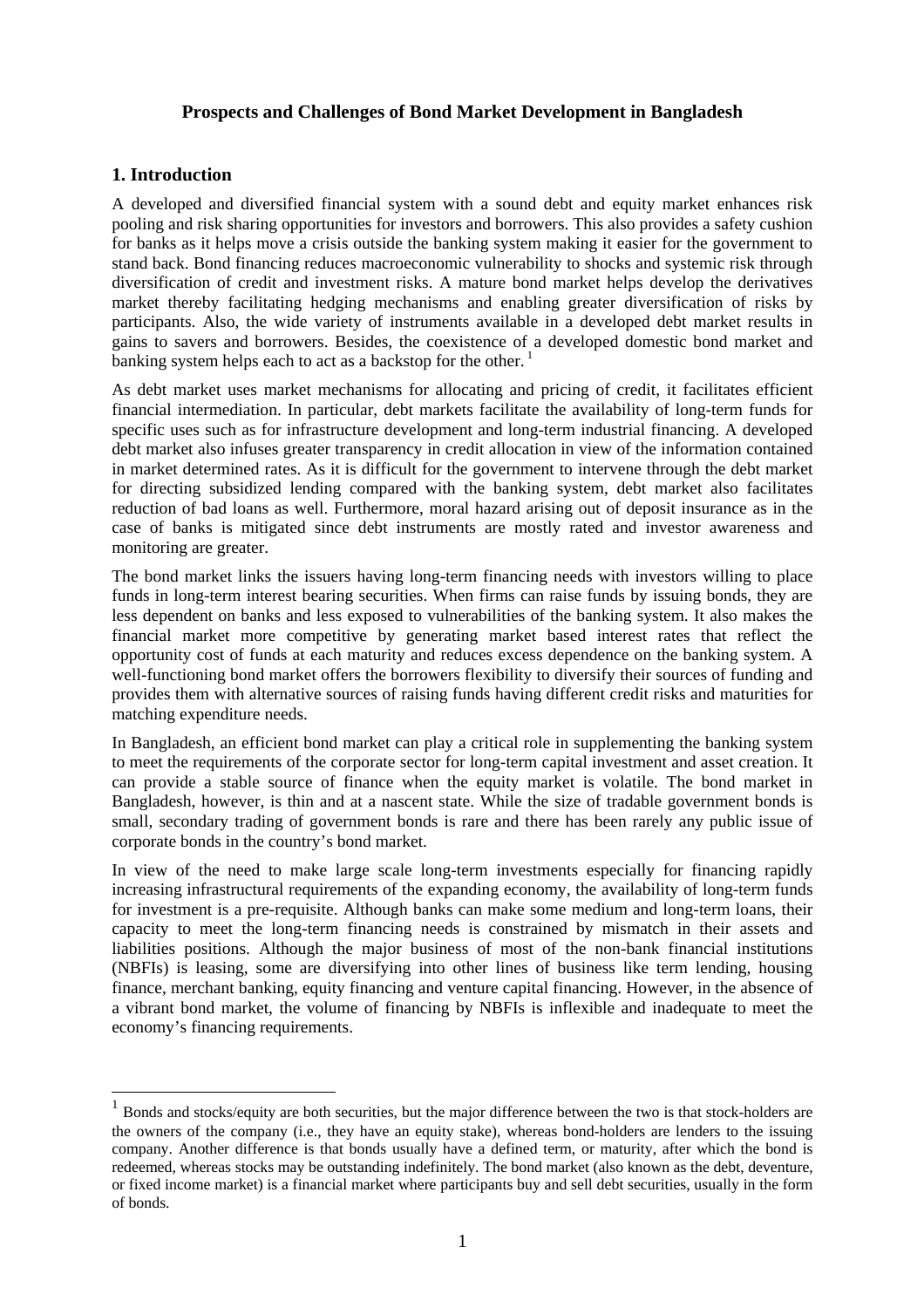The bond market in Bangladesh is currently characterized by excessive reliance on bank credit, government dominated debt instruments characterized by primary auctions based activity, relatively high and risk-free interest rates, nearly non-existent corporate and international bonds, absence of market based or benchmark yield curve, lack of institutional investors, poor confidence on the private sector, shallow capital market, lack of appropriate regulations and infrastructure, lack of expertise and innovation, inefficient and unaccountable trustees, high tax incidence and issue cost, and lack of product variations. Moreover, degree of efficiency of credit rating agencies, standards of accounting, auditing and disclosures, institutional infrastructure, prevalence of an environment for enforcement of contracts are important determinants of a well functioning bond market.

#### **2. Characteristics of the Bond Market**

#### **Historical Background**

With the change in economic policies toward private sector led development, the Industrial Corporation of Bangladesh (ICB) initiated efforts to establish a corporate debt market in 1985. The Central Depository Bangladesh Limited (CDBL) was incorporated as a public limited company in August 2000 to operate and maintain the Central Depository System (CDS). In line with the plan of automation, The Dhaka Stock Exchange (DSE) started trading on computers in August 1998 followed by incorporation of Central Depository System (CDS) in January 2004. Till to-date, there are four trustees of asset backed securities and mutual funds – Investment Corporation of Bangladesh (ICB), Bangladesh General Insurance Company (BGIC), Grameen Fund and Eastern Bank Ltd. In addition to ICB, Asset and Investment Management Services (AIMS) of Bangladesh started its operation as an asset management company in 2005.

#### **Recent Developments**

A series of initiatives have been taken in recent times to activate the country's bond market through revamping trading of the government approved securities in the stock exchanges. The aim is to develop the secondary bond market as a new window of investment for banks and financial institutions. For the purpose, Bangladesh Bank (BB) has created an alternative platform exclusively for primary dealers (PDs) to promote transactions of government bonds in the stock exchanges. The Securities and Exchange Commission (SEC), on the other hand, plays its part by guiding and encouraging selected brokerage firms to take part to activate trading of government bonds.

Fixed-income securities market in Bangladesh has experienced a number of recent changes. Bangladesh Bank has introduced new calendar for auction of treasury bills on a weekly basis which is announced on a half-yearly basis. This brings transparency in the money market and avoids mismatch between cash and debt management. To activate the secondary market, BB started repo and reverse repo auctions and issued licenses to PDs in government securities. On the other hand, rates on riskfree government savings certificates have been rationalized; preferential tax treatment for zero-coupon bonds introduced, and stamp duty on transfer of assets eliminated for securitization.

Earlier, BB selected nine PDs – eight banks and one NBFI – to trade in government approved securities in the secondary bond market and issued guidelines, which were amended later allowing commission for PDs and providing liquidity support to activate the secondary bond market.

Although trading of bonds started in DSE since 2005, general investors are yet to participate in trading of saving instruments due mainly to higher transaction costs and other constraints, such as low liquidity condition of the bonds. Only a couple of banks have transacted in bonds to meet their internal demand. BB has been activating its newly opened window to invigorate trading of government bonds in the secondary bond market. In the process, BB purchased significant amount of government bonds through its new window from the National Credit and Commerce Bank Limited (NCCBL), a private commercial bank, for trading treasury bills through the window. In November 2007, BB opened this new window for trading only government bonds aiming to encourage the PDs to trade and bring dynamism in the secondary bond market.

# **Current Role of Bond Market**

So far the bond market in Bangladesh has played a limited role in the economy. The size, access,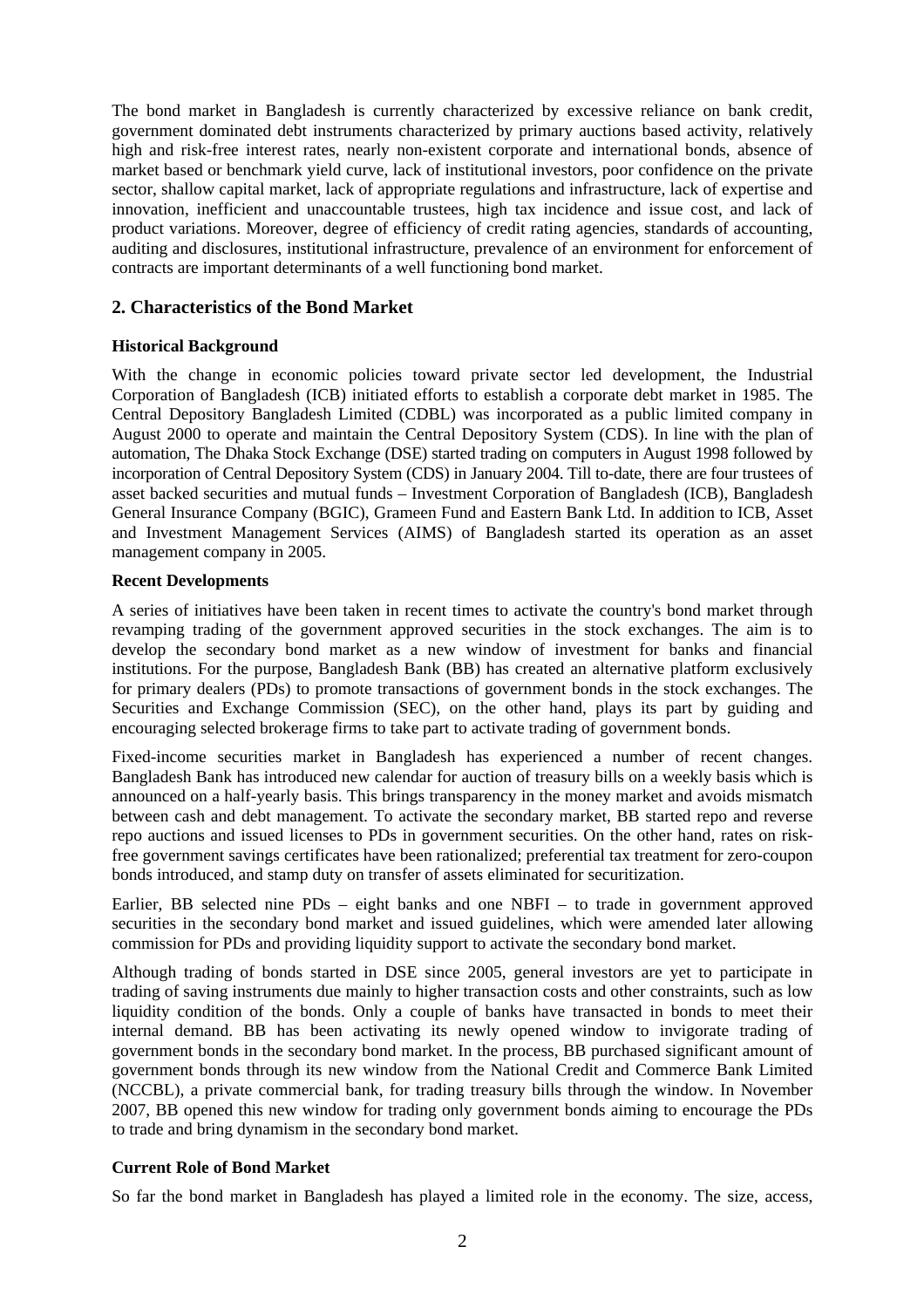efficiency and stability of the bond market across countries may be used to gauge the state of the bond market development in Bangladesh[.](#page-3-0)<sup>2</sup> Compared with other regional markets and the size of the economy, the debt and equity market in Bangladesh is small where only the equity market is in active operation, while the bond or debt market is in its incipient stage.

For measuring the size, the ratio of private sector bonds to GDP, ratio of public sector bonds to GDP, and the ratio of international bonds to GDP are taken into account. The ratios of private sector bonds and international bonds to GDP are nearly non-existent in Bangladesh, while the ratio of public sector bonds to GDP is small relative to other regional economies. The size of the bond market in Bangladesh mainly consisting of public bonds and bills including NSD certificates stood at Tk. 753.3 billion or 14 percent of GDP during end June 2008 (Figure 1).



#### **Figure 1: Size of Bond Market in Major Asian Economies (as % of GDP)**

Sources: Bank for International Settlements (BIS) and publications of respective central banks

|              |                                 |                                                              |                                        | (Tk. in billion)                           |
|--------------|---------------------------------|--------------------------------------------------------------|----------------------------------------|--------------------------------------------|
| Fiscal year  | Newly issued debt<br>and equity | Disbursement of term<br>lending by banks and<br><b>NBFIs</b> | Total invested<br>capital <sup>*</sup> | Equity as share of<br>total capital $(\%)$ |
| FY 03        | 1.1                             | 39.7                                                         | 40.8                                   | 2.7                                        |
| FY 04        | 10.7                            | 66.8                                                         | 77.5                                   | 13.8                                       |
| FY 05        | 6.0                             | 87.0                                                         | 93.0                                   | 6.4                                        |
| FY 06        | 11.9                            | 96.5                                                         | 108.4                                  | 11.0                                       |
| FY 07        | 19.0                            | 123.8                                                        | 142.8                                  | 13.3                                       |
| <b>FY 08</b> | 25.3                            | 206.1                                                        | 231.4                                  | 10.9                                       |
| Average      | 12.3                            | 103.3                                                        | 115.7                                  | 10.7                                       |

# **Table 1: Share of Equity in Investment Capital**

Source: *Bangladesh Bank Quarterly*, various issues, Bangladesh Bank.

 $\overline{a}$ 

The country's financial sector is characterized by dominance of commercial banks especially the state owned commercial banks (SCBs) who receive most of their funds in the form of deposits which are channeled into lending. For developing an efficient and broad based debt market, a robust market of fixed income securities is essential. Fixed income securities first came into existence in 1987 with the flotation of debenture by two companies. Trading of government treasury bonds started in December

<span id="page-3-0"></span> $2$  A recent World Bank report on financial sector development indicators (FSDI) lists several criteria to gauge the state of bond market development in terms of size, access, efficiency and stability across countries. See [www.fsdi.org](http://www.fsdi.org/) for details.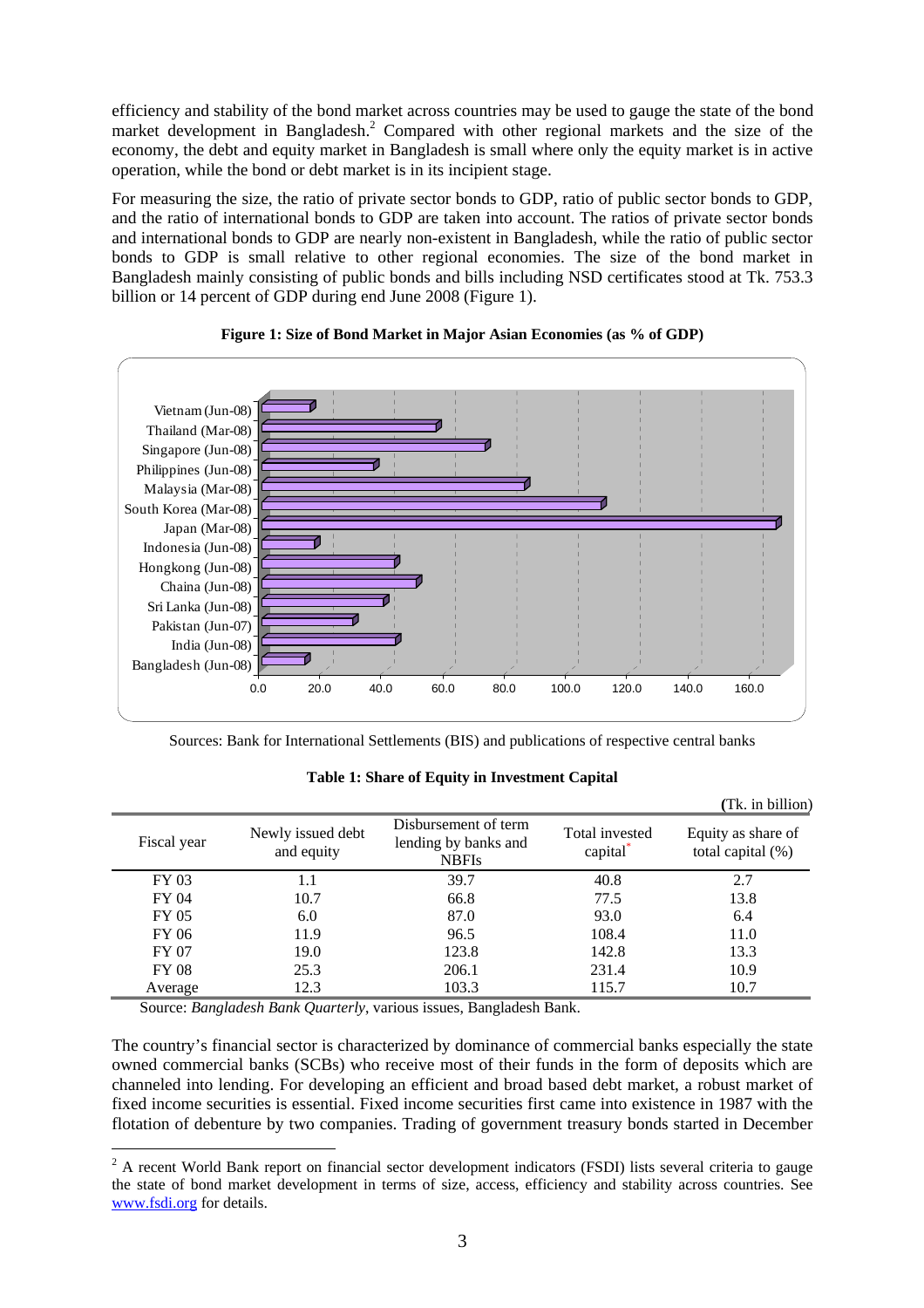2005 at the DSE. Till the end of June 2008, eight debentures (no new debenture was issued after 1999), 84 treasury bonds with different maturities, and one corporate bond (floated in 2007 by the Islamic Bank Bangladesh Limited named as IBBL Mudaraba Perpetual Bond) are being traded in the country's capital market.

The equity market witnessed substantial growth in terms of market capitalization and share prices during FY08. Building on recent momentum and investors' confidence, the robust performance in the country's capital market continued during the year with 91.5 percent and 39.6 percent growth in market capitalization and general index respectively. On other hand, market turnover of DSE stood at Tk. 209.2 billion, reflecting a growth of more than 200 percent in FY08. Table 1 shows the share of equity against term lending by banks and NBFIs as a source of investment capital ('new issue of equity and debt' on DSE vis-à-vis term lending by banks and NBFIs). Data over FY03 to FY08 show that the share of equity hovers around an average of 10 percent of total investment capital ranging between 2.7 percent and 13.8 percent. The share of equity in total invested capital remained over 10 percent since FY06 reflecting signs of improvement in capital investment from equity and debt rather than loans from banks and NBFIs.

|                       |        |        |        |        | (Tk. in billion) |
|-----------------------|--------|--------|--------|--------|------------------|
| Instruments           | Jun 06 | Dec 06 | Jun 07 | Dec 07 | Jun 08           |
| T Bills               |        |        |        |        |                  |
| 28- day               | 14.6   | 30.3   | 16.0   | 25.0   | 11.0             |
| 91- day               | 1.1    | 13.3   | 21.9   | 28.0   | 23.3             |
| $182$ -day            | 1.1    | 4.5    | 4.8    | 13.0   | 16.4             |
| $364$ -day            | 4.5    | 6.3    | 14.1   | 25.0   | 30.3             |
| 2-year                | 19.5   | 13.0   | 11.6   | 9.5    | 4.0              |
| 5-year                | 84.9   | 84.9   | 72.0   | 26.0   | 16.5             |
| T Bills Total (A)     | 125.7  | 152.3  | 140.4  | 126.5  | 101.5            |
| <b>BGTB</b>           |        |        |        |        |                  |
| 5-year                | 13.7   | 28.5   | 38.4   | 62.4   | 78.4             |
| 10-year               | 12.8   | 32.6   | 48.3   | 72.4   | 96.3             |
| 15-year               |        |        |        | 6.0    | 12.0             |
| $20$ -year            |        |        |        | 3.0    | 6.0              |
| <b>BGTB</b> Total (B) | 26.5   | 61.1   | 86.7   | 143.8  | 192.7            |
| Sub Total $(A+B)$     | 152.2  | 213.4  | 227.1  | 270.3  | 294.2            |
| NSD Certificate       | 394.6  | 409.6  | 436.4  | 444.3  | 459.1            |
| Total                 | 546.8  | 623.0  | 663.5  | 714.5  | 753.3            |

**Table 2: Outstanding Stock of Treasury Bills, Bonds and NSD Certificates** 

Source: *Bangladesh Bank Quarterly*, various issues, Bangladesh Bank.

|  | Table 3: Percentage Share of Government Securities in Total Debt/Savings Instruments |  |  |
|--|--------------------------------------------------------------------------------------|--|--|
|  |                                                                                      |  |  |

| Period        | T-bills<br>$(28, 91, 182, 364 \text{ day}, 2 \& 5 \text{ year})$ | <b>BGTB</b><br>$(5$ year $\&$ 10 year) | NSD certificate<br>$(3 \text{ year } \& 5 \text{ year})$ |
|---------------|------------------------------------------------------------------|----------------------------------------|----------------------------------------------------------|
| December 2003 | 10                                                               | 00                                     | 90                                                       |
| December 2004 | 33                                                               | 02                                     | 65                                                       |
| December 2005 | 28                                                               | 03                                     | 69                                                       |
| December 2006 | 24                                                               | 10                                     | 66                                                       |
| December 2007 | 18                                                               | 20                                     | 62                                                       |
| June 2008     | 13                                                               | 26                                     | 61                                                       |

Note: 2-year & 5-year T-bills were discontinued in 2005 and 5 year & 10 year BGTB were introduced in December 2005.

Source: *Bangladesh Bank Quarterly,* various issues, Bangladesh Bank.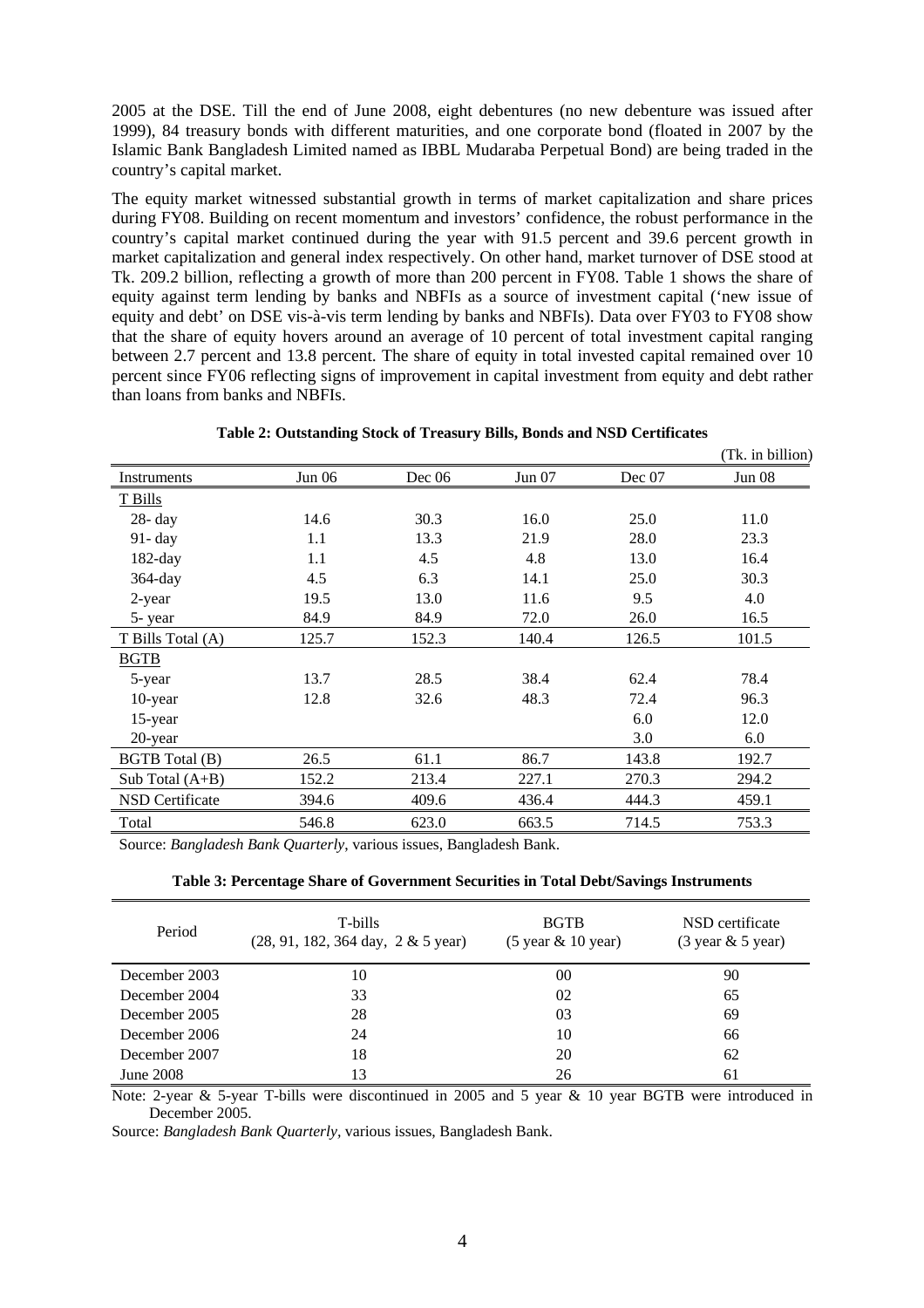The domination of government instruments in the debt market still persists where the financial sector is characterized by high share of investment channelled from domestic savings in the form of bank deposits. The outstanding size of various government instruments displays a mixed trend during June 2006-June 2008 with a predominant share of NSD certificates. Total outstanding size of various t-bills declined in FY08 and stood at Tk. 101.5 billion at the end of June 2008 from Tk. 140.4 billion during end June 2007. On the other hand, total outstanding amounts of various BGTB instruments and NSD certificates increased to Tk. 192.7 billion and Tk. 753.3 billion respectively at the end of June 2008 (Table 2).

Table 3 shows the share of various categories government securities, e.g., t-bills, BGTB, and NSD certificates during December 2003-June 2008. In line with the long-run trend, the share of NSD certificates in total debt/savings instruments witnessed moderation while the share of BGTB increased. The share of BGTB in total debt/savings instruments increased to about 26 percent in June 2008 virtually from zero in December 2003. The share of NSD certificates in total debt/savings instruments, on the other hand, declined to 61 percent in June 2008 from 90 percent in December 2003.

# **3. Key Constraints and Challenges**

Several economic and financial constraints may be identified for the slow progress in bond market development in Bangladesh.

#### **Weak regulatory and governance infrastructure**

A dedicated set of regulations and required infrastructure are important for the development of an active bond market. But Bangladesh lacks in this regard. However, despite the absence of an umbrella law, there could have been notable market activities had there been strong policy support. Until recently, there has been little government initiative and policy support to develop the financial and infrastructural base for nurturing the debt market. The government has recently taken some measures including intended listing of two new sovereign bonds at the bourses for the first time The SEC has now framed a guideline for issuance of debt securities.

The general investors' confidence on the private sector is still shaky partly due to the absence of a clear regulatory regime. In the past, a good number of publicly traded debentures issued by reputed corporate houses through IPOs failed to service the interest coupon and principal payment obligations in time. There are instances where the SEC had to intervene after a long and tangled process but there was no visible legal redress for the debenture-holders. Another important limiting factor is the limited coverage of the activities of the credit rating agencies. As a result, there is little scope for initial rating to evaluate eligibility to make public issue of debentures. Further, surveillance or continuous rating could not be carried out to get early signals on a company's financial condition. Similarly, overlapping regulatory powers on the money and bond markets by the BB and SEC create scope of confusion among the issuers and market intermediaries The governance of the debt securities regime is weak and a disincentive along with the absence of arbitration institutions.

#### **Conventional long-term financing vis-à-vis bond financing**

Private companies including financial intermediaries and large businesses have little interest in launching new debt products in the bond market to raise long term funds, due to high interest rates (14-18 percent) and high non-interest fees given to dealers, trustees and others and interest costs to be given to the bond buyers. The non-interest cost of public issue of debenture is initially high. An issuing company is required to pay almost 6-7 percent of the total amount of debentures issued that includes stamp duty /registration fees and charges to trustees and the expenses incurred in publishing prospectus in newspapers, printing allotment letters, and debenture certificates. This tends to discourage companies from issuing debentures to the public since obtaining debt from commercial banks, share market IPOs and NBFIs are relatively less costly and procedurally simpler with lesser compliance obligations.

There exist distortions in the bond market caused by the wide use of National Savings Certificate (NSD) instruments by the government offering above-market returns. Thus breaking the conventional high risk-high return and low risk-low return financial rule fails to generate adequate interest on bond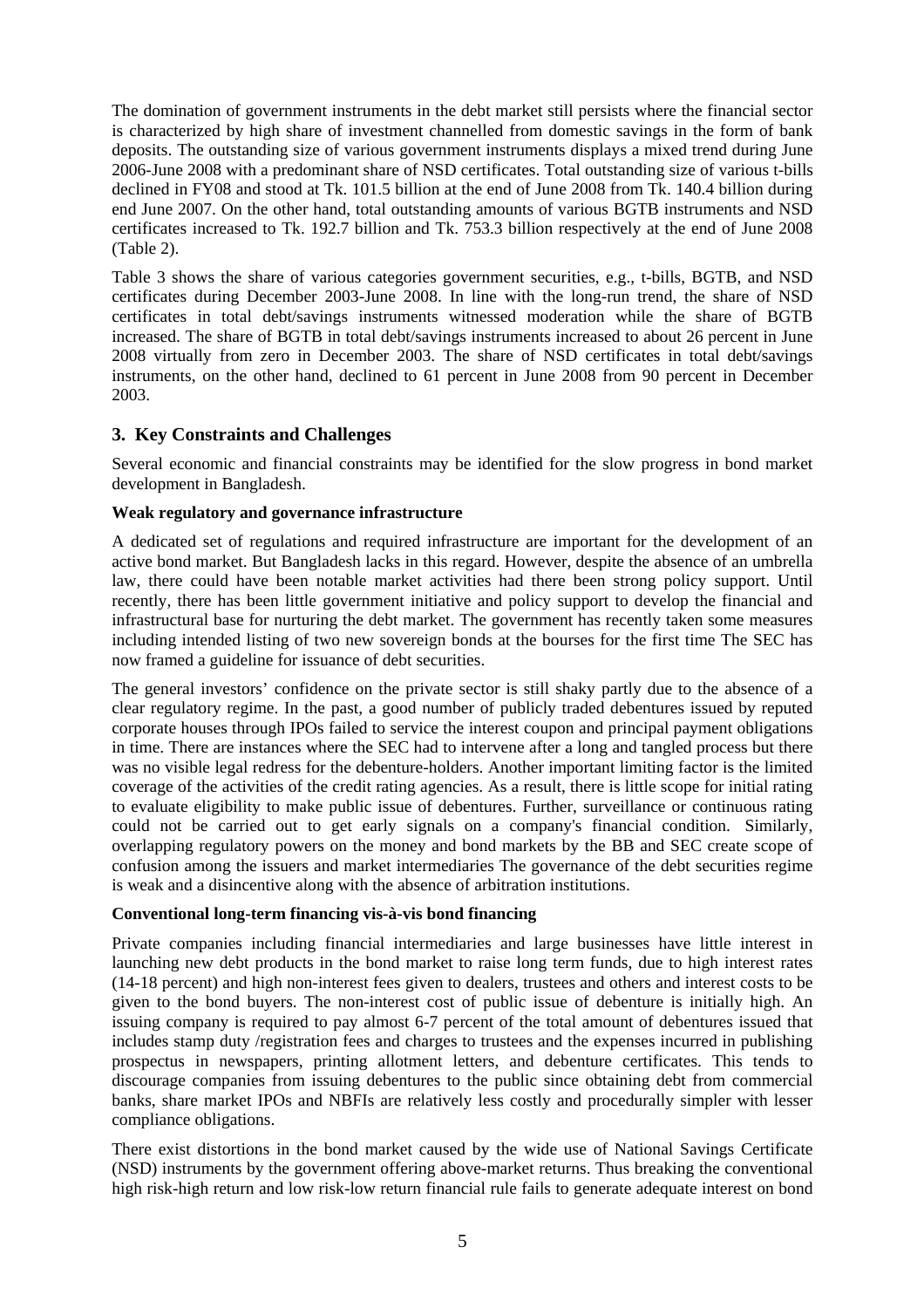borrowing by the corporate bodies, which also hamper the development of the active bond market. The high NSD rate establishes a high benchmark rate for corporate fixed income securities, creating disincentive to invest in corporate securities. Thus government instruments seem to crowd out corporate borrowers and bank deposits. Also, the size of the share market is rising rapidly as reflected in the increasingly higher rate of market capitalization. New IPOs are increasingly being off-loaded to meet funds needed for long term investment by the private sector. These options are considered less costly than bond funding though such sources of fund raising have the added difficulty of ensuring collective interest of all share holders as owners.

#### **Lack of broad-based market structure**

It is important to have a strong investor base in order to ensure bond market growth. In Bangladesh, the institutional investor community (like investment and merchant banks, mutual funds, pension and provident funds, and life insurers) has not developed satisfactorily due to multifarious impediments. In case of mutual funds, Investment Corporation of Bangladesh dominates the entire market. Only two private mutual funds are available in the market. Newly licensed merchant banks are yet to make any tangible mark in the development of the market. The government pension funds are essentially non-funded and non-accounted for liabilities, provident and insurance funds restrained under age old qualitative and quantitative restrictions and growth of private mutual fund retarded under stringent regulatory framework and an uneven playing field. Moreover, insurance companies in Bangladesh prefer to invest in fixed deposits. Of the institutional investors, banks and other financial institutions are the main investors in fixed income securities. But these institutions basically invest in government securities in order to maintain the Statutory Liquidity Requirements (SLR) and they hold these securities till maturity, which restricts market liquidity

There exist supply-side constraints as well such as the lack of the benchmark rate or yield curve of bonds. The government does not issue long-term transferable instruments and the interest rates on the popular government saving instruments are administered. As such, no benchmarking of 'risk-free rates' or the risk-free premium is possible. The proxy 'bank rate' or the 'fixed deposit' rates of commercial banks are not a reflective and reliable substitute. Therefore, a mid or long-term yield curve could not be developed that characterizes the relationship between interest rates in the economy and the term to maturity. Benchmark yield curve is used as an indicator to measure the current term structure of interest rates, to form the basis for valuation of all fixed income instruments (for pricing different debt securities), to forecast future interest rate movements and associated risk and also to select miss-priced securities in active bond portfolio management. The absence of such long-term risk free yield curve for government securities is a key hindrance to the development of an active bond market. In recent years, the T-bills have been made market based where the demand is overwhelmingly from commercial banks to comply with the Statutory Liquidity Requirement (SLR).

The capital market is yet to emerge as an effective investment avenue to most of the small savers on the one hand and attractive avenue for the corporate bodies in raising fund on the other. The market lacks high quality equity on the stock exchange because of delays in privatization of state-owned enterprises, high listing costs and few IPOs. The negative spill-over effect of the grim capital market performance also dampens potential public issue of debt securities. However, with recent resurgence of the market the appetite for investment grade securities has again been pronounced that could unleash fresh demand for listed debt securities.

General lack of expertise and innovation and the absence of institutions in bringing variations in debt products have kept the market uninteresting. Although BB has now issued PD licenses to selected banks and NBFIs and the SEC has initiated the process of appointing eligible stock brokers for trading of government securities at the bourses, they lack necessary skills and competence in identifying attributes, rights and obligations of parties in debt securities. Public sector borrowing has been riddled with lack of transparency that fails to proffer any reliable demand-supply scenario in which an efficient debt market can function. Because of the frequent shifts and the ad hoc culture and volatility of demand, many of the debt instruments could not be designed to be publicly traded that could fuel a vibrant market structure of bonds--both corporate and public.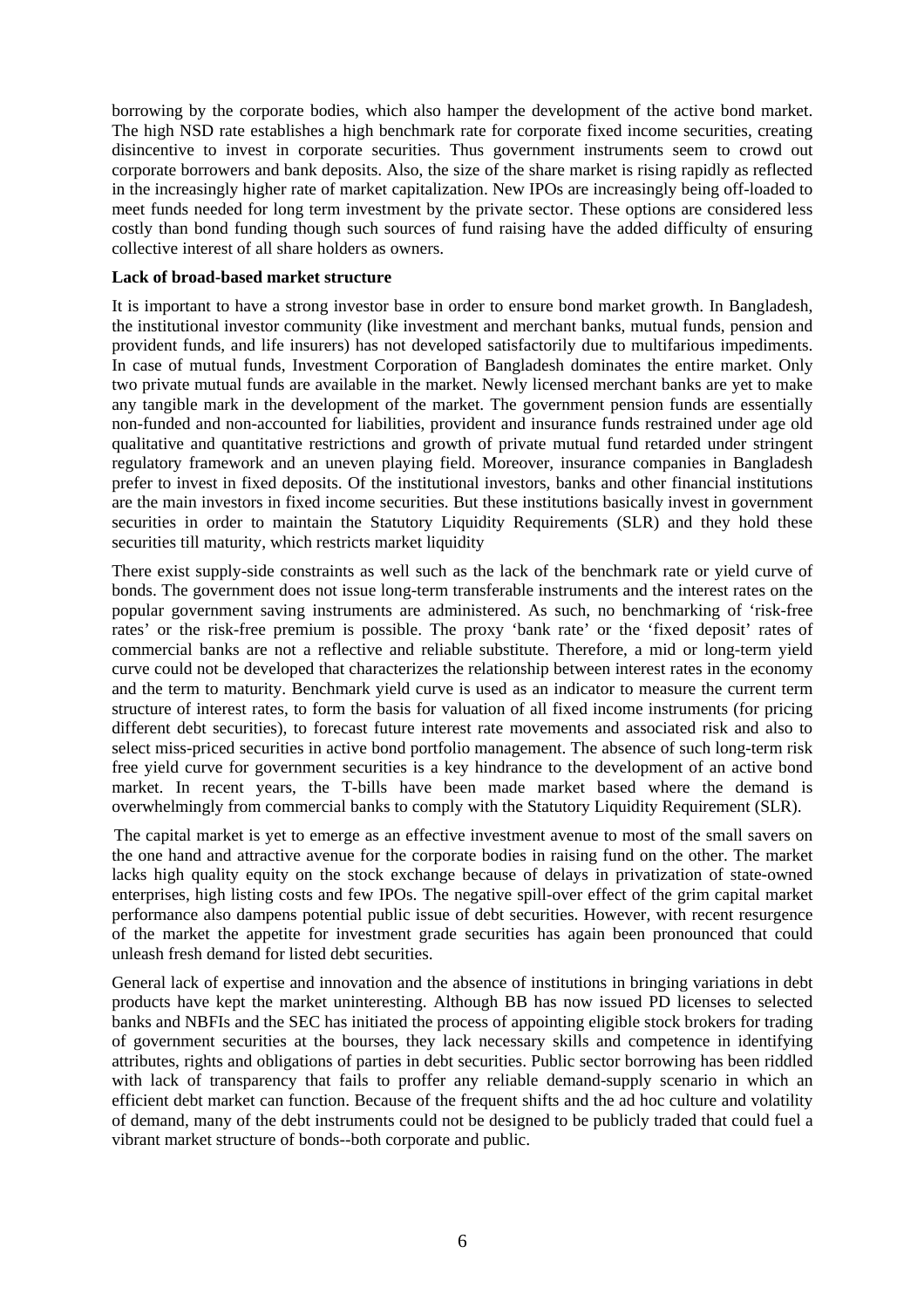# **4. Policy Suggestions**

Despite earlier set backs, the bond market in Bangladesh is ready for a rapid take off. Recent developments and events have already created an environment conducive to fostering the debt market. A number of financial institutions have sold bonds or debentures to institutions. Further, the Islami Bank Bangladesh Limited has issued a perpetual bond and so far its market response is positive. It is also expected that a number of institutions will float bonds through securitization in the near future. A sustainable and deep bond market needs enabling policies. The following actions and policy measures need priority in order to create an effective bond market in Bangladesh.

To develop a strong corporate bond market, an important pre-requisite is to ensure a fully functioning regulatory body such as the SEC. Moreover, there should be coordination on a regular and collaborative basis to address the accountability, transparency and compliance issues of the bond issuing agency and their trustees. Also, proper regulation of stock brokers, sub-brokers, share transfer agents, merchant bankers, underwriters, portfolio managers, investment advisors, and other intermediaries who are associated with the securities markets is a priority. Besides, the number of PDs along with their underwriting capacity needs to be enhanced.

Various regulatory steps are needed to encourage the promotion of the corporate bond market. For example, development of various corporate debt instruments may be imposed as obligations on behalf of the companies which would create market infrastructure for funds to ensure enabling environment for the secondary bond market. Also, facilitating the entrance of major market players such as insurance companies and mutual funds to invest in the bond market would be a priority policy. The provident funds and insurance funds are not generally allowed to invest in stock market instruments. To begin with, a part of these funds may be allowed to be invested in marketable instruments subject to prudential guidelines, which may necessitate the supply of lucrative debt instruments.

Along side the floatation of new government as well as private bonds, reduction in the interest on government savings instruments (NSD certificates) and withdrawal of competitive savings instruments with bonds would boost the demand for debt instruments. Also, the registration fee for trust deeds and trust fees could be reduced in order to provide incentives to bond issuing companies. Similarly, interest received by individual investors on bonds/debentures, approved by SEC, may be fully exempted from tax and investment by other investors may be given tax-exempt status up to a certain limit. The tax rates/relief available to investors on zero coupon bonds may be extended to all other bonds/debentures approved by SEC.

The regulator's enforcement action should ensure that all issues of debentures are rated by independent rating agencies prior to issue. Companies issuing bonds/debentures to public may be rated periodically to keep track of issuing company's financial position. It is also important to allow private institutions to play the role of trustees which brings transparency and accountability from trustees and corporate/companies playing in the bond market. In view of making the task of credit rating agencies and trustees easier and faster, the opening of new credit agencies and trustees may be encouraged.

Bond maturities need to be diversified (such as between one year and seven years) so as to give the investors with different maturity profiles and the option of purchasing debentures with different maturities. Moreover, to facilitate liquidity of marketable bonds, discounting facilities may be provided by the financial institutions. Coupon rates and other issuing conditions of debentures need to be determined by market forces. Coupon rates may differ according to the rating of the issuer accorded by independent rating agencies. In order to make long-term investment more attractive, issuers may find it useful to increase the coupon rate as years go by, e.g. 9 percent in the first year, 10 percent in the second year, 11 percent in the third year and so on. Such increasing coupon rate methods would be useful, especially if the investor is given the right to call for redemption of the bonds at the end of each year so that he/she may choose to hold them to enjoy a higher coupon rate. In addition to the above, several long run policy measures are required to ensure sound development of the country's bond market.

In order to meet the emerging requirements of the growing economy, public utilities and infrastructure projects need to raise a part of their finance through issuing marketable bonds. The process would be led several priority sectors such as housing, transport, and telecommunications. To facilitate the